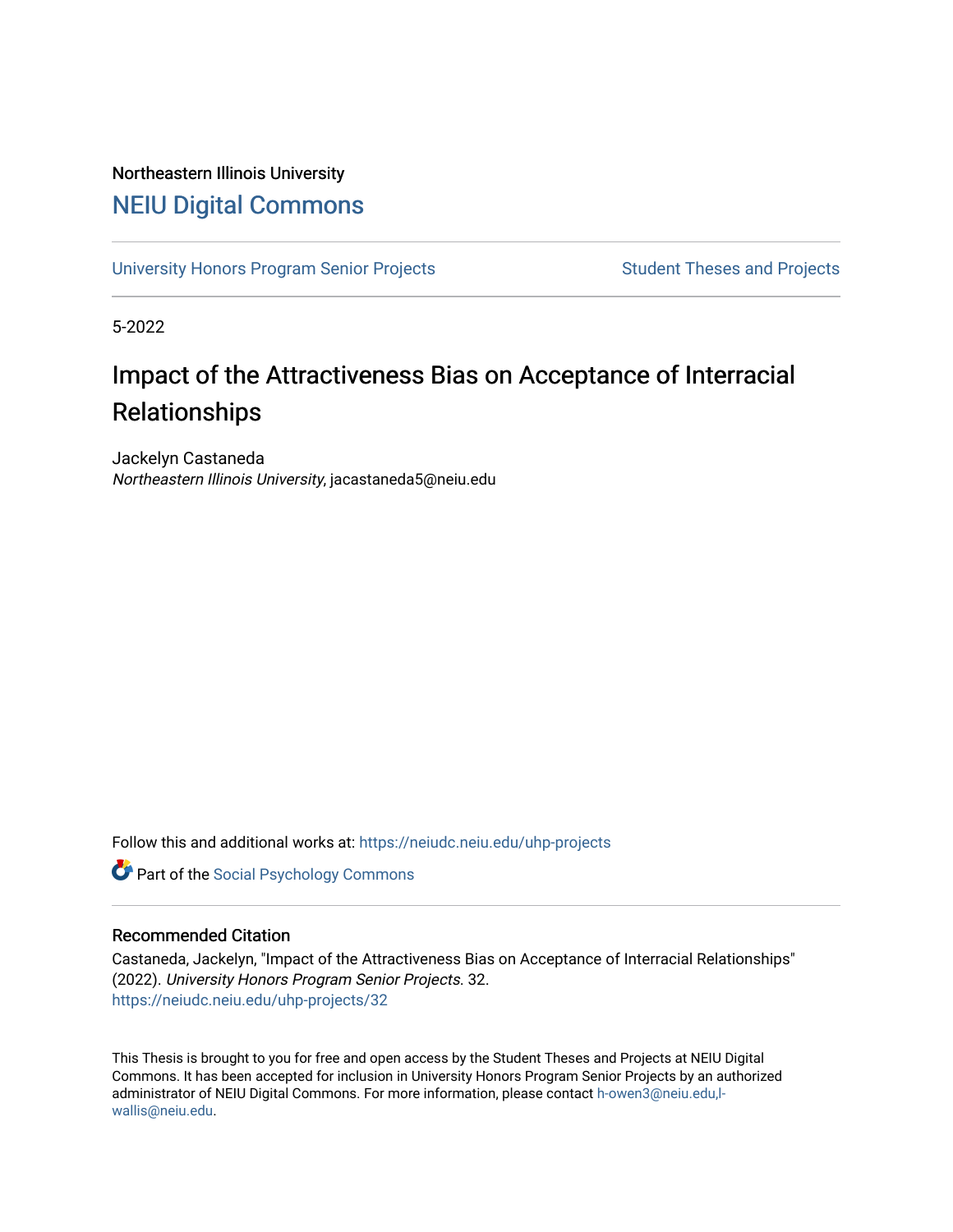### IMPACT OF THE ATTRACTIVENESS BIAS ON ACCEPTANCE OF INTERRACIAL RELATIONSHIPS

A Thesis Presented to the Faculty of the University Honors Program Northeastern Illinois University

In Partial Fulfillment of the Requirements of the NEIU Honors Program for Graduation with Honors

> Jackelyn Castaneda May 2022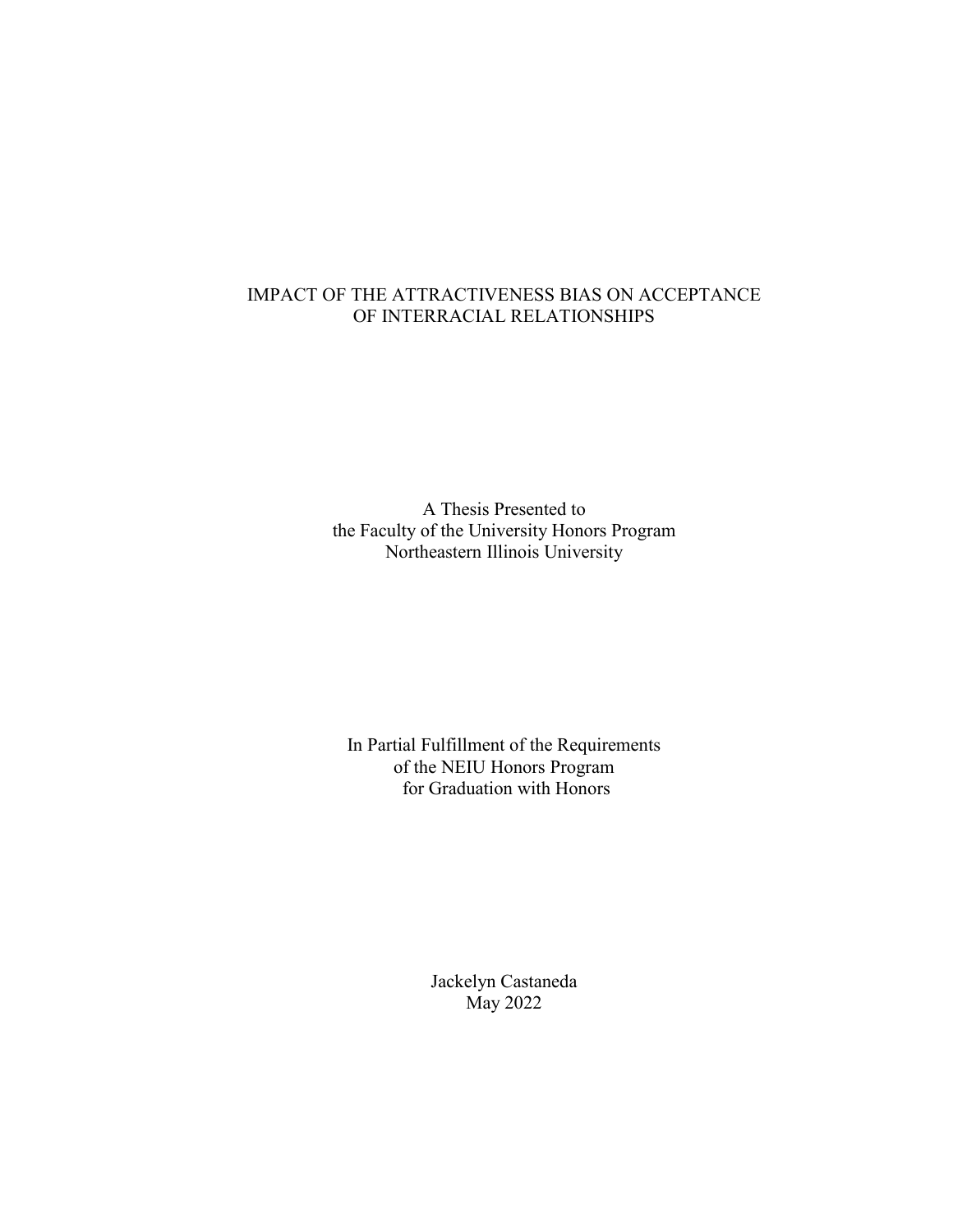### HONORS SENIOR PROJECT ACCEPTANCE AND APPROVAL FORM

Jackelyn Castaneda

Impact of the Attractiveness Bias on Acceptance of Interracial Relationships

This thesis has been reviewed by the faculty of the NEIU Honors Program and is found to be in good order in content, style, and mechanical accuracy. It is accepted in partial fulfillment of the requirements of the NEIU Honors Program and graduation with honors.

Prof Amanda Dykema-Engblade, Psychology Department Date Faculty Reader

Falsian

Prof Sarbh Fabian, Department of Communication, Media and Theatre Date Honors Curriculum & Standards Board

Coordinator, University Honors Program

Prof. Jon B. Hageman, Department of Anthropology Date

amanda Dykemolikal

Faculty Advisor

05/17/2022

17 May 2022

Prof. Maureen Erber, Psychology Department Date May 16, 2022

**May 17, 2022**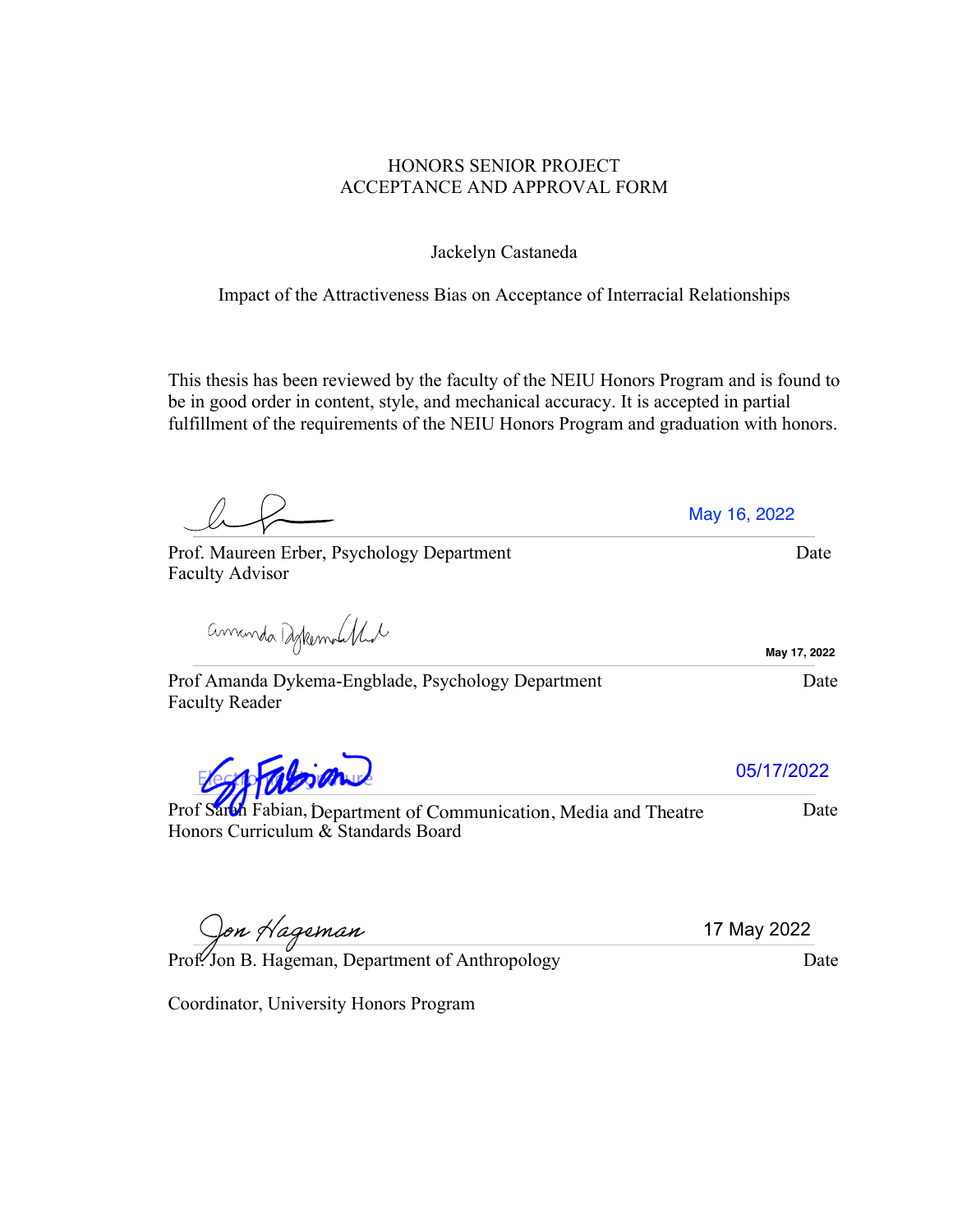#### ABSTRACT

Even though interracial marriage became legal in 1967 changes have been slow (Field, Kimuna, & Straus, 2013): e.g., Interracial marriages have increased from roughly .7% in 1970 to about 3.9% in 2008 (U.S. Census Bureau). However, Americans have slowly become more accepting, and according to the U.S census (2010), there are over 5.3 million interracial couples in the United States. There are many factors that could have influenced this change, one of them may reside in a well-studied phenomenon that is our tendency to perceive those who are attractive as "good" (Lemay Jr., Clark, & Greenberg, 2010); that is, the physical attractiveness stereotype that associates beauty with goodness. This study investigates the role of physical attractiveness on the acceptance of interracial relationships. Participants evaluated mono and interracial couples that were comprised of a mix of Caucasian, Latin/x, and Asian individuals who were high or low in attractiveness. This study used a Qualtrics survey to collect feedback on participants' perceptions of mono- and interracial couples. The analysis test is a 2 (attractiveness: high versus low) x 2 (monoracial vs interracial) within-subjects ANOVA. Results show that attractive couples of all types were evaluated more positively. The implications of the results of this study could shed light on the internalized stigma individuals have towards interracial relationships and one of the mediating factors that might affect it. This study will also contribute to the growing literature of the attractive bias phenomenon and expand our knowledge of interracial relationships beyond Black-White relationships.

iii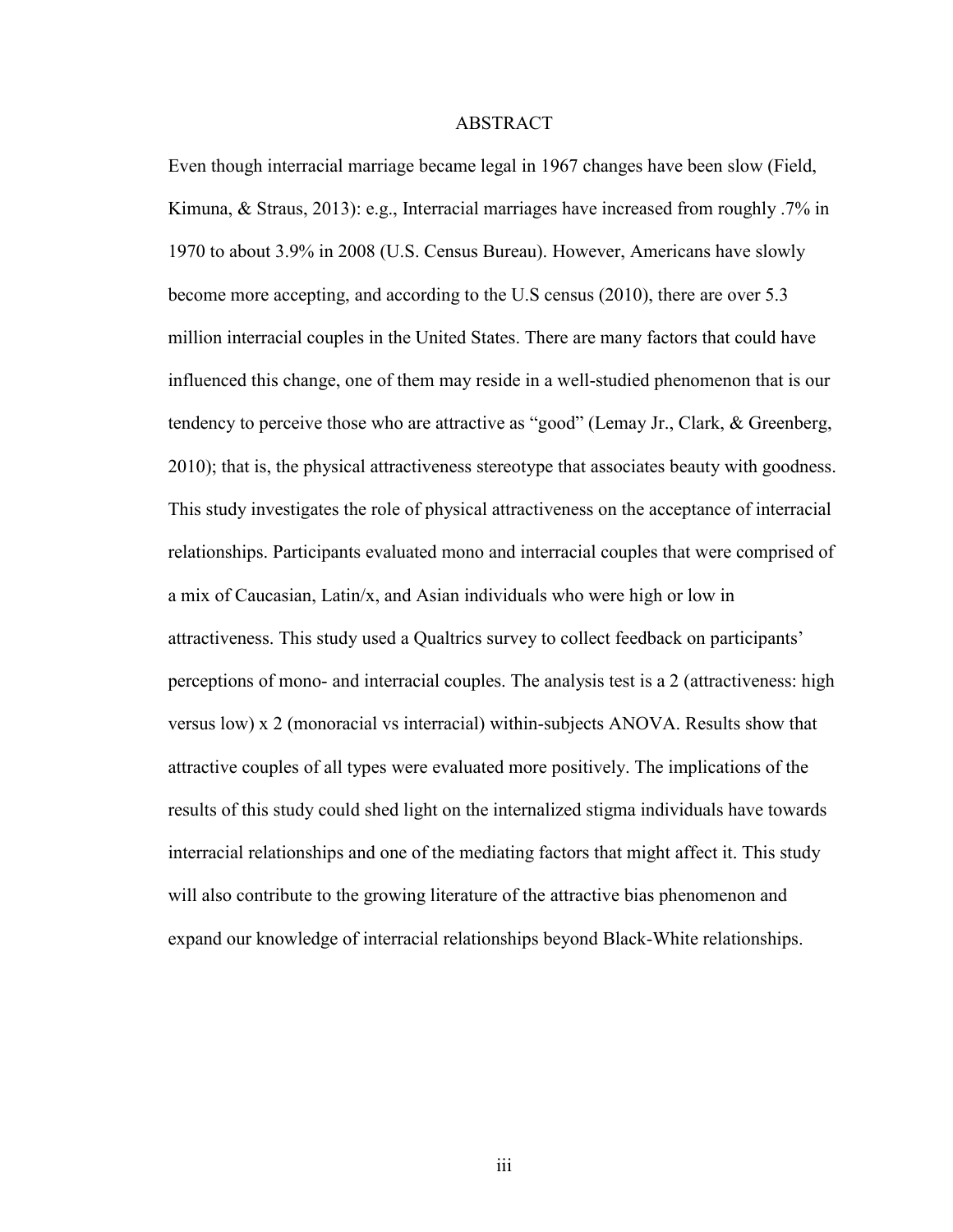#### ACKNOWLEDGEMENTS

I would like to thank my faculty advisor, Dr. Maureen Erber, for being an incredible resource and aid for me. You were an incredible guidance and helped me truly understand the impact of my results. I would also like to thank Dr. Amanda Dykema-Englade and Professor Sarah Fabian for being my second and third readers, pairs of eyes, and helpful edits! My paper is better because of you all. And to Dr. Jon Hageman for his constant support from the University Honors Program.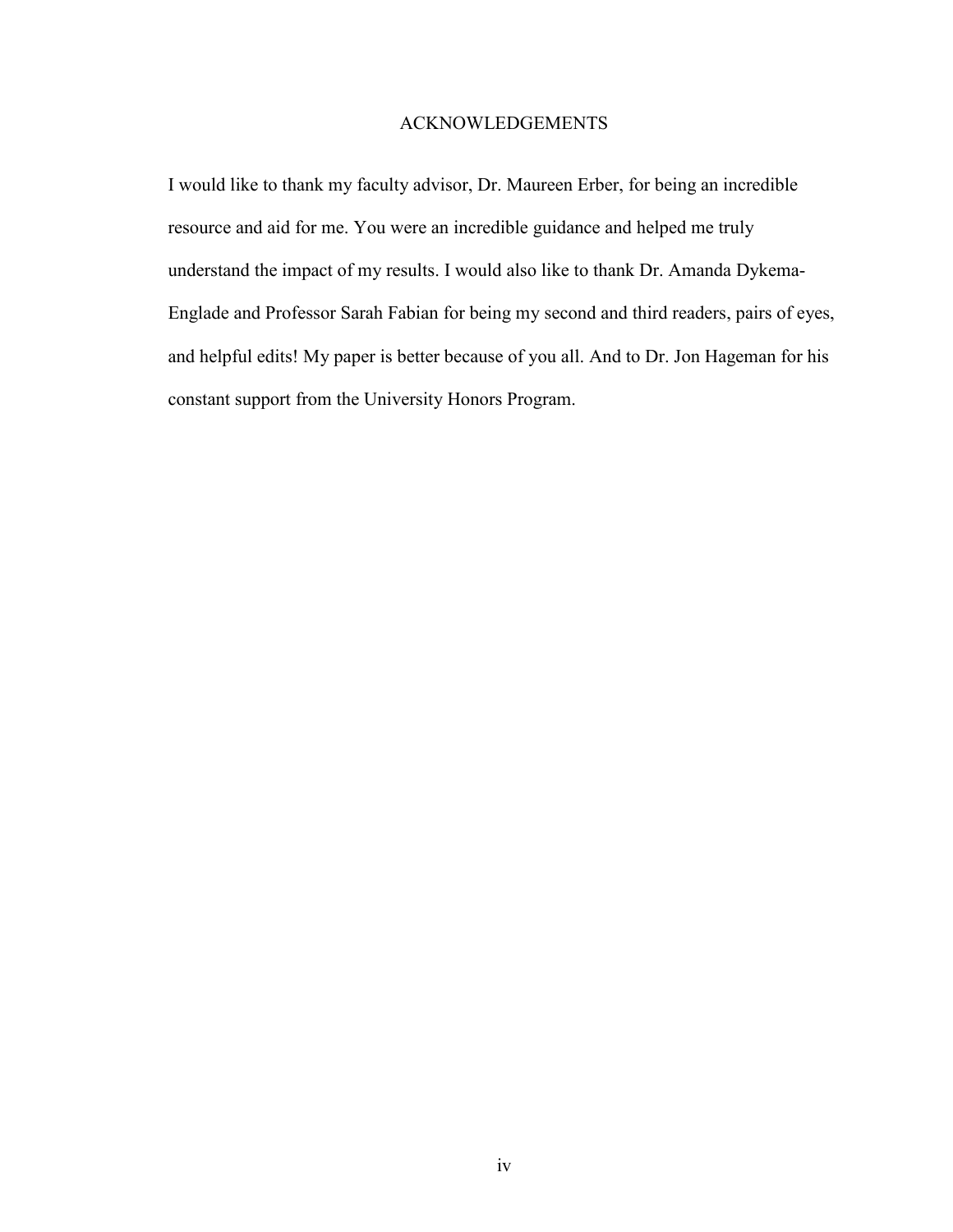## TABLE OF CONTENTS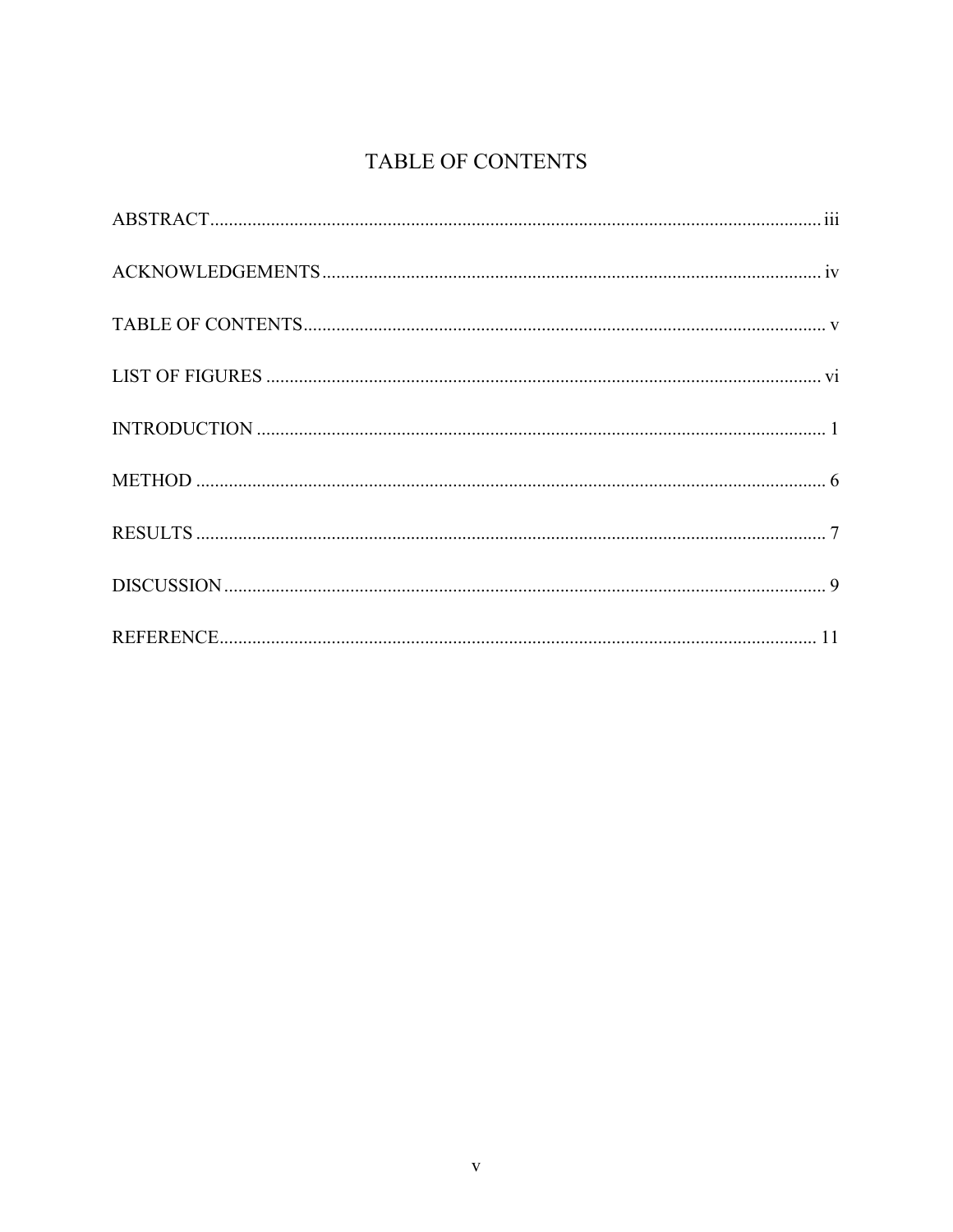## LIST OF FIGURES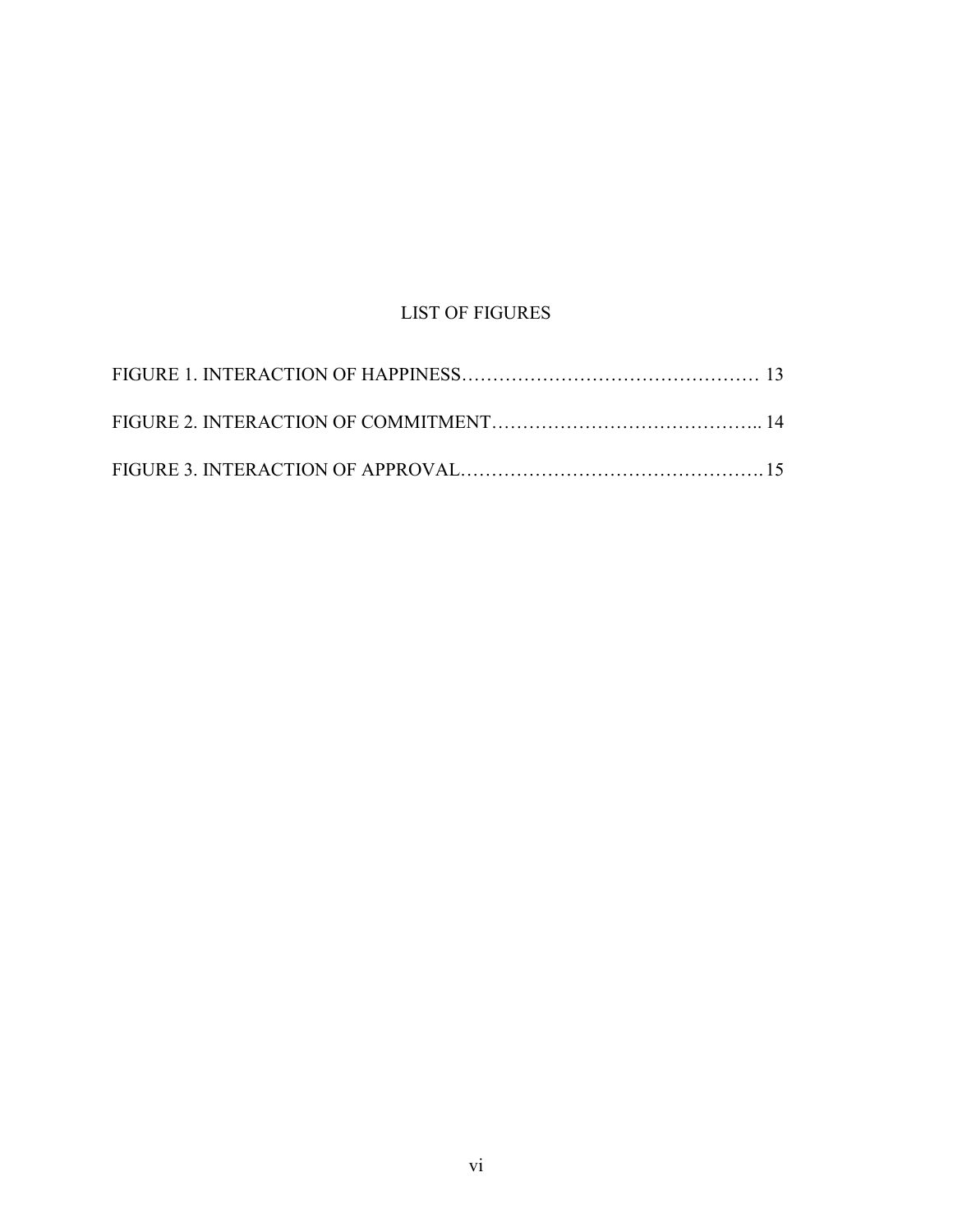#### IMPACT OF ATTRACTIVENESS BIAS ON INTERRACIAL RELATIONSHIPS

Marriage is considered a common cultural practice that many people in the United States cherish as a long-standing tradition. Different eras of marriage include institutional (in which marriage revolved around things like food production, shelter and protection from violence), companionate (centered around intimate needs such as to love, to be loved), to self-expressive. The self-expressive era of marriage, which began during the mid-1960's, is focused on marriage increasingly for self-discovery, self-esteem and personal growth. During this era, many forces came together to create a climate in which self-discovery and self-expression are emphasized (Finkel, 2017).

As part of this fight for self-expressive marriage, interracial marriage finally became legal in 1967. Though over 50 years have passed since that legislation, changes have been slow (Field, Kimuna, & Straus, 2013). While interracial marriages have increased from roughly .7% in 1970 to about 3.9% in 2008 (U.S. Census Bureau), some (e.g., Skinner, 2018) say that there is still a stigma surrounding interracial relationships. This study aims to examine perceptions of interracial relationships and to investigate the role of the attractiveness bias on acceptance of interracial couples.

#### **Explicit Bias**

The negative bias surrounding interracial relationships, whether explicit or implicit, is important to recognize as a limiting factor that could cause potential harmful effects and added stress on the couple. Many cultures have these stigmatized views ingrained within the values of the culture. For example, one study found that Latino men were especially likely to report negative emotions when reading about a Latina American woman dating an African American man (Garcia et. al, 2012). This suggests that Hispanic culture tends to have this ingrained bias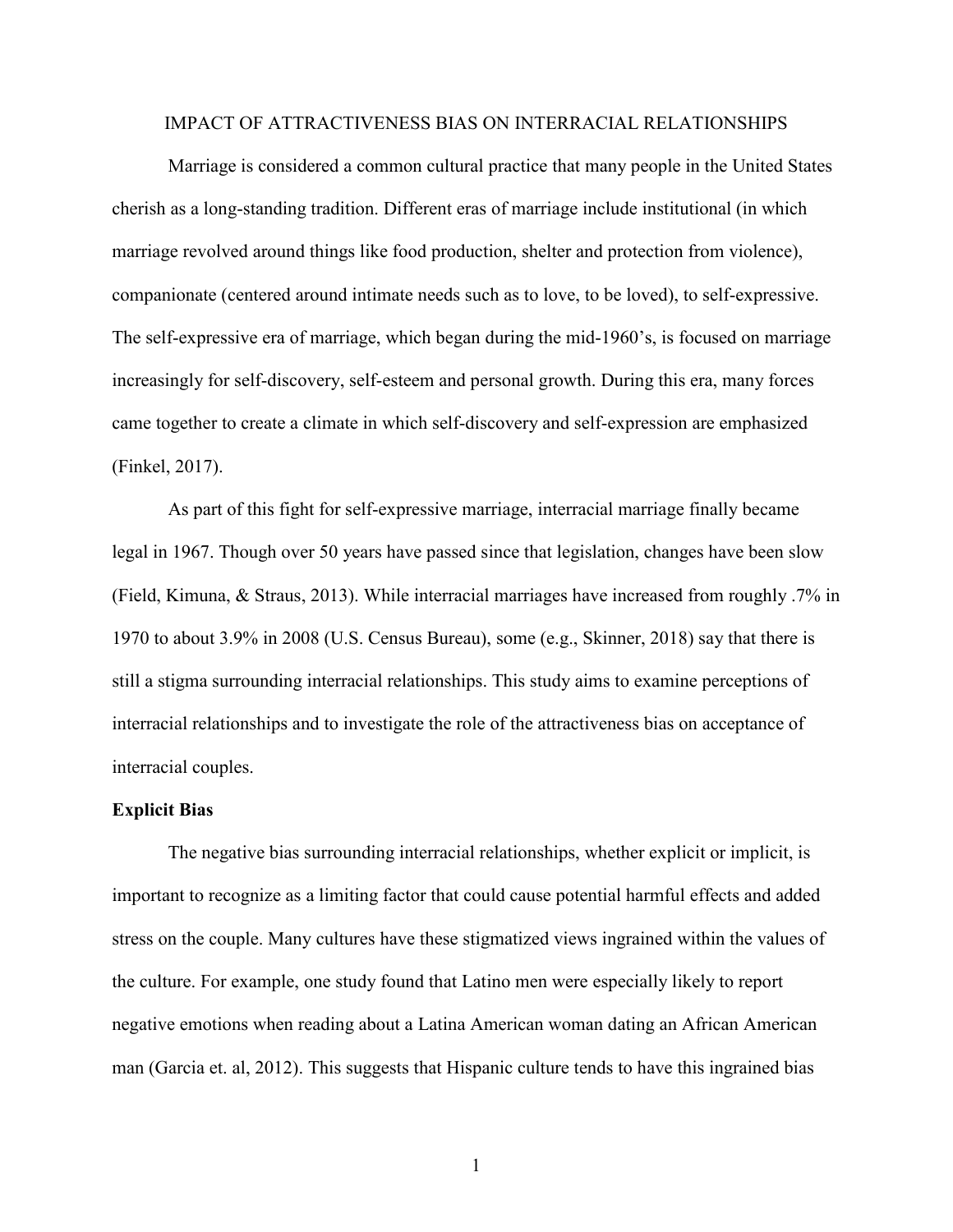that Latina women do not belong with African American men, suggesting that interrelationships between the two leads to negative connotations.

Hispanics are not alone in harboring discomfort: Asian/Asian American participants reported greater instances of conflict in their current or past interracial relationships than did Latino/Latino American participants (Shenhav, Campos, & Goldberg, 2016). Furthermore, the greater the reported discrepancy with parents over intercultural dating attitudes, the greater the likelihood of conflict over intercultural dating relationships. Results also showed that first- and second-generation participants reported more conflict with their parents over their previous interracial relationships. So, not only is culture a factor in parental disapproval of interracial relationships, but it also appears that participants' generational status also plays a role in acceptance or rejection of interracial relationships. Even when people may explicitly say they are accommodating, even accepting, of interracial relationships for others, a study found that despite their positive attitudes for other's engagement "neither White men nor White women are very likely to actually engage in interracial relationships themselves" (Herman & Campbell, 2012). We are finding that these globally positive attitudes do not actually translate towards high rates of actual marriage for themselves, therein suggests that there is still hesitancy in engaging in long term relationships with those who are not of the same race.

#### **Implicit Bias**

If it is not explicit bias, there is evidence to suggest that many people do have some form of implicit biases against interracial couples. According to Skinner and Hudac (2017), who designed a series of studies examining implicit bias against black individuals. While most white Americans self-report (i.e., explicitly) little to no racial bias against Black people, they tend to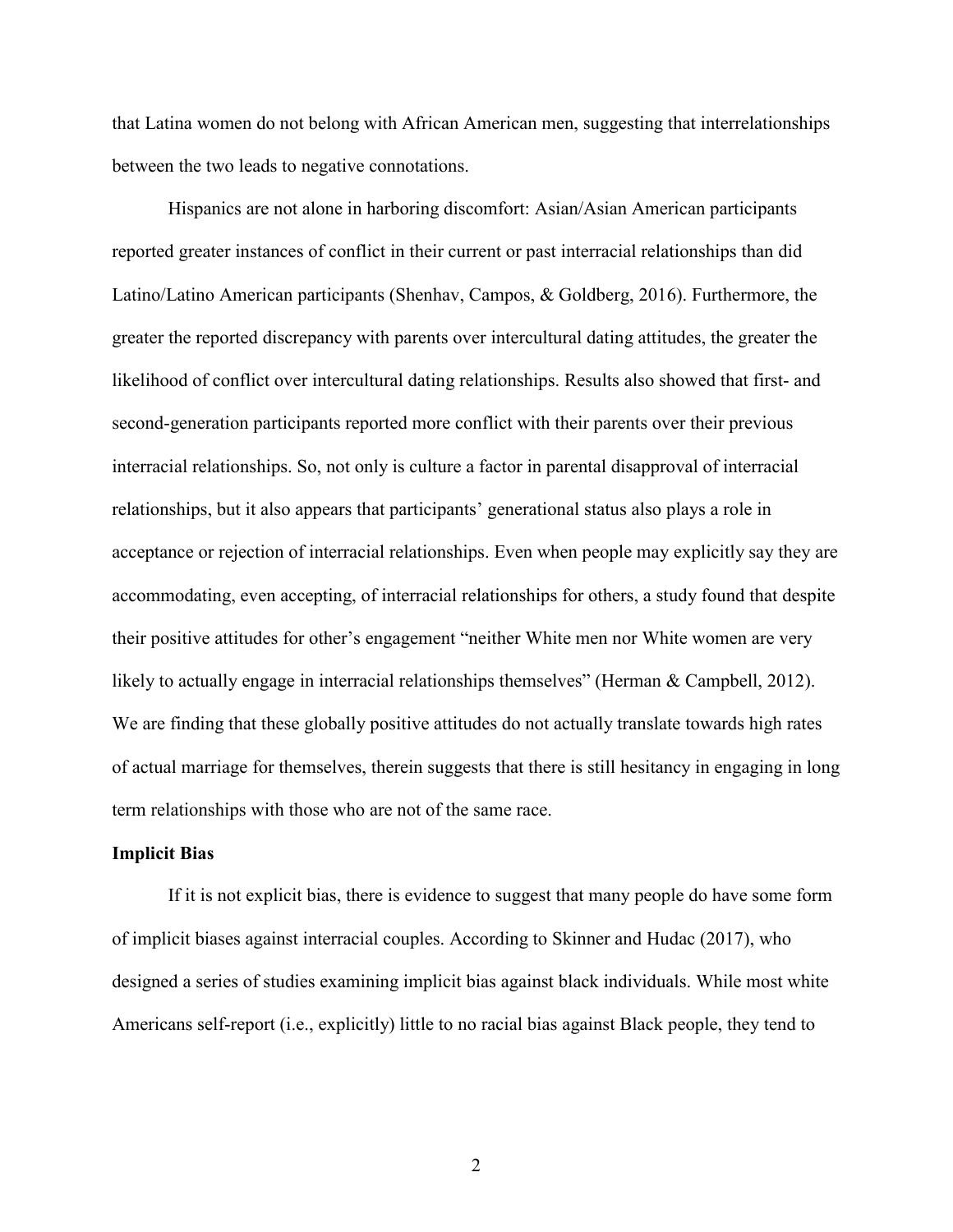show robust implicit, or unconscious, biases. This suggests that poll statistics may not be truly painting the whole picture and that we must delve deeper into the ingrained bias we have against people of color, including how this affects interracial relationships. In fact, one of the primary emotions associated with racial bias is that of disgust, more specifically the levels of activation in the *[insula](https://en.wikipedia.org/wiki/Insular_cortex#Social_emotions)* — an area of the brain implicated in the perception and experience of disgust (Liu, & et. al., 2015). Disgust has been linked to dehumanization and that can lead to incidents of violence and cruelty. Skinner and Hudac (2017) found that there were higher levels of disgust when participants were shown images of interracial couples. This could be one of the reasons for many cases of violent acts made against those in interracial relationships

#### **Attractiveness Bias**

Nevertheless, and in spite of these and other (e.g., socioeconomic) obstacles, Americans have slowly become more accepting of interracial dating and couples, and according to the U.S census (2010), there are over 5.3 million interracial couples in the United States. Many factors could have influenced this change, such as the increasing diversity in America that has allowed for more opportunities for different racial groups to mingle and which consequently led to the increase chances of interracial relationships.

In addition to growing acceptance of diversity and relationship diversity, another factor to consider in relationship acceptance may reside in a well-studied phenomenon that is our tendency to perceive those who are attractive as "good" (Lemay, Clark, & Greenberg, 2010); that is, the physical attractiveness stereotype that associates beauty with goodness. This describes a set of beliefs and expectations that grant social advantages to those who are considered attractive (Griffin, & Langlois, 2006). We have seen a variety of effects arise from this bias such as attractive people having advantages from hiring positions to mate selection. It can also impact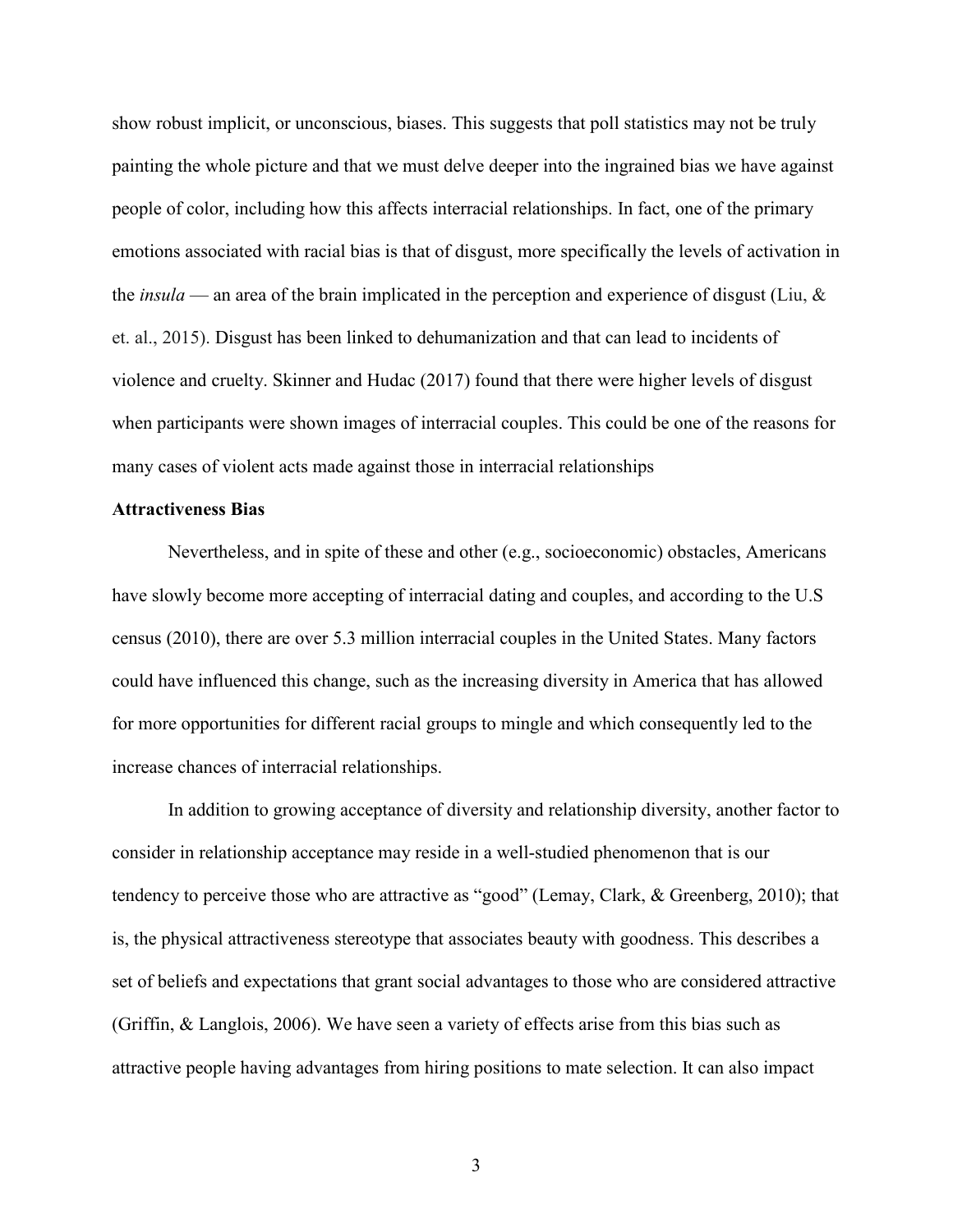one's judgment of a person's personality traits and characteristics. When assessing potential job candidates and university applicants, positive biases were made toward highly attractive othersex targets, but negative biases arose toward highly attractive same-sex targets (Agthe, Spörrle, & Maner, 2011). This suggests that things, such as job evaluations, which are meant to be objective, can actually be affected by attractiveness bias in both positive and negative ways, and be a factor in which individuals may be influenced by when accepting interracial couples in society.

Eagly et al., finds that attractive people have higher levels of "social competence; intermediate for potency, adjustment, intellectual competence, integrity, etc." than unattractive people. These attributes would be considered favorable traits and representative of successful people, therefore affirming the theory that "what is beautiful is good". These factors led us to test the relationship between attractiveness and approval. In this study, we wanted to test on similar positive attributes to test whether this phenomenon will also apply to the unattractive and attractive interracial couples in this survey. These positive attributes are happiness, commitment, and overall approval which we use to determine how people will perceive attractive versus unattractive interracial couples as being in successful relationships based on these attributes. Happier couples signify a fulfilled relationship, commitment indicates successful long term, and approval will confirm how these interracial couples are perceived by society, and by the participants, as a good or bad unit. We suspect that because attractiveness leads to more positive attributes, the interracial couples who are more attractive will most likely be rated higher on these variables of happiness, commitment, and approval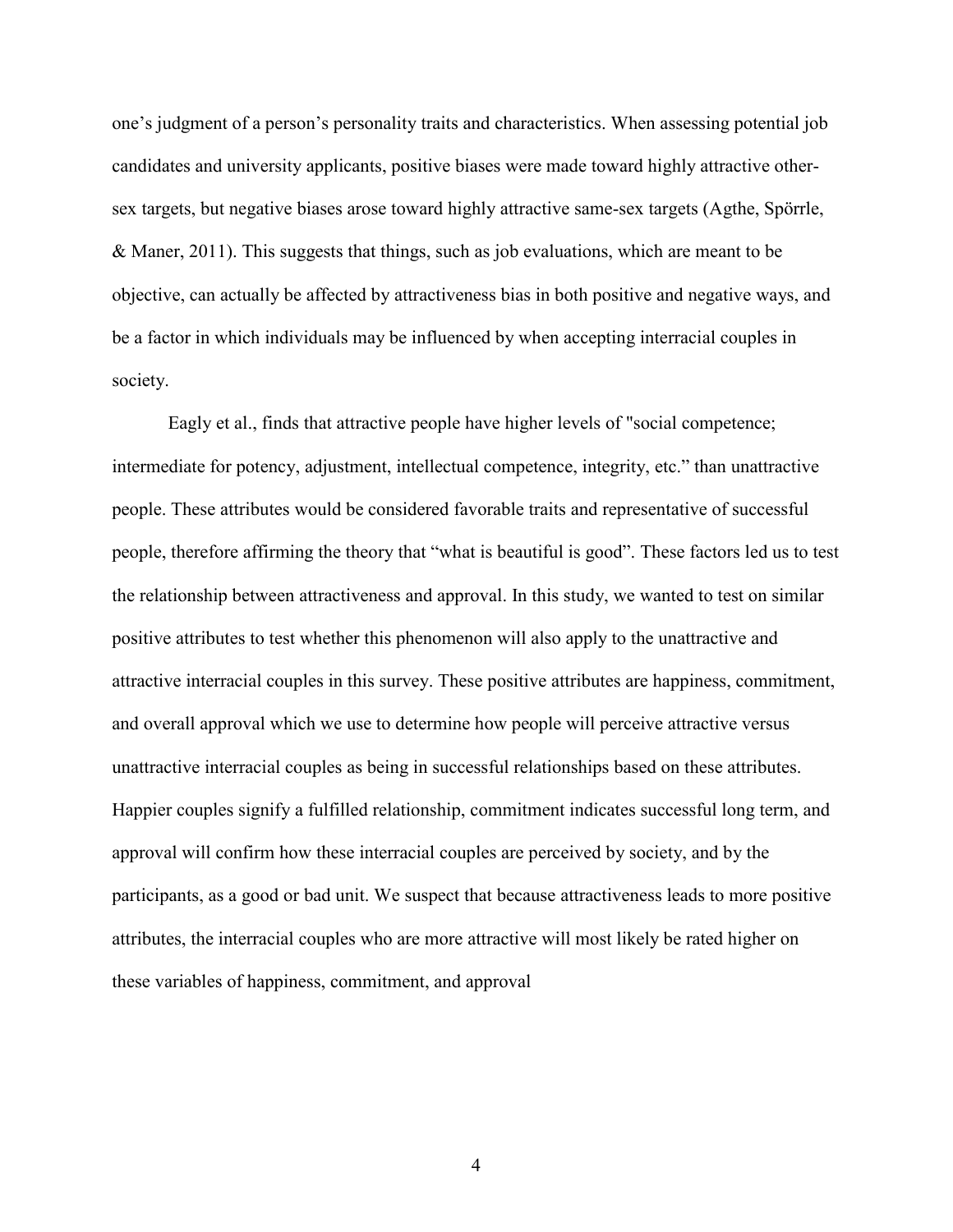#### **Aims and Hypothesis**

The attractiveness bias is the primary factor we will be exploring in this paper to determine whether it affects the acceptance of interracial couples. This study will utilize less studied minority races, i.e., Asians and Latinx couples to add to the underrepresentation of these groups in the literature currently available for these subgroups. We predict that the attractiveness bias will have an effect on the overall acceptance of interracial couples.

**Hypothesis 1**: The couples who are more attractive will gain higher levels of approval than unattractive couples.

**Hypothesis 2**: Monoracial couples will have more approval than interracial couples.

**Hypothesis 3:** Interracial attractive couples will be perceived to be happier and more committed than interracial unattractive couples.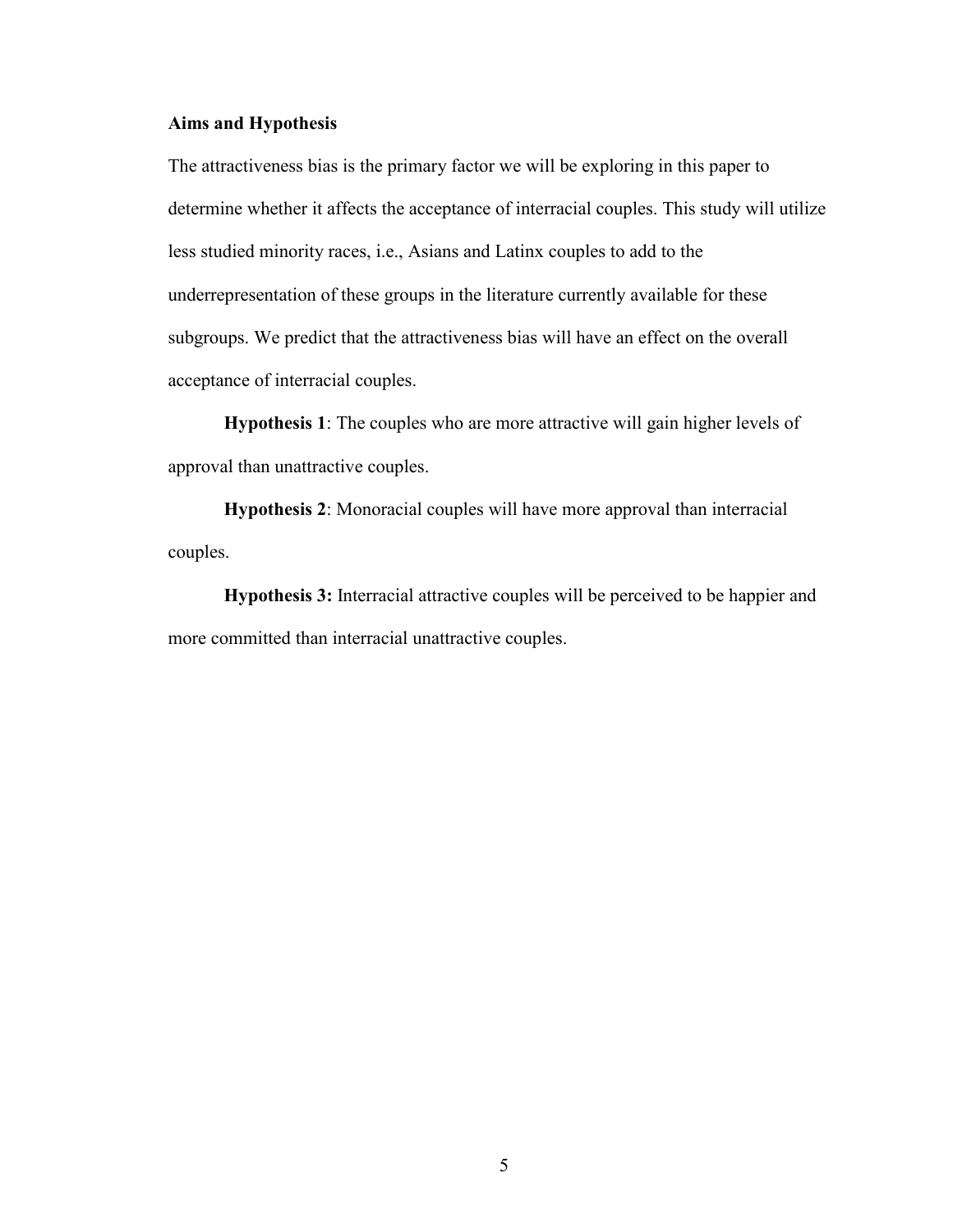#### METHOD

#### **Participants**

108 students from a Midwestern university with a mean age of 25 years old. Male (N=20), Female (N=99), Non-Binary (2). There were 57% Hispanic/Latinx, 24% White, 10% African American, and the rest made up 5% and below of the ethnicity background. 18% of participants had been or were currently in an interracial relationship.

#### **Research Design**

This study design was a 2 (physical attractiveness, low vs high) x 2 (monoracial vs interracial) within-subjects factorial. Dependent variables were commitment, happiness, and overall approval.

#### **Measures**

A Qualtrics survey was used to collect feedback on participants' perceptions of mono- and interracial couples. There were three sets of monoracial (i.e., White-White, Latino-Latina, Asian-Asian) couples and six sets were interracial couples. Interracial couples were (listed as male-female couple type) White-Latina, White-Asian, Latino-White, Asian-White, Latino-Asian, Asian-Latina. These couples were represented by photographs obtained from the Chicago Face Database (CFD) (Ma, Cornell, & Wittenbrink, 2014). Two sets of couples were created: one with nine sets of attractive and one with nine sets of unattractive couples. Attractiveness was based on the ratings provided in the CFD. The following questions were included for each couple: attractiveness, happiness, compatibility, predicted relationship duration, commitment, understanding, acceptance by friends/family, and positivity/negativity ratings on a Likert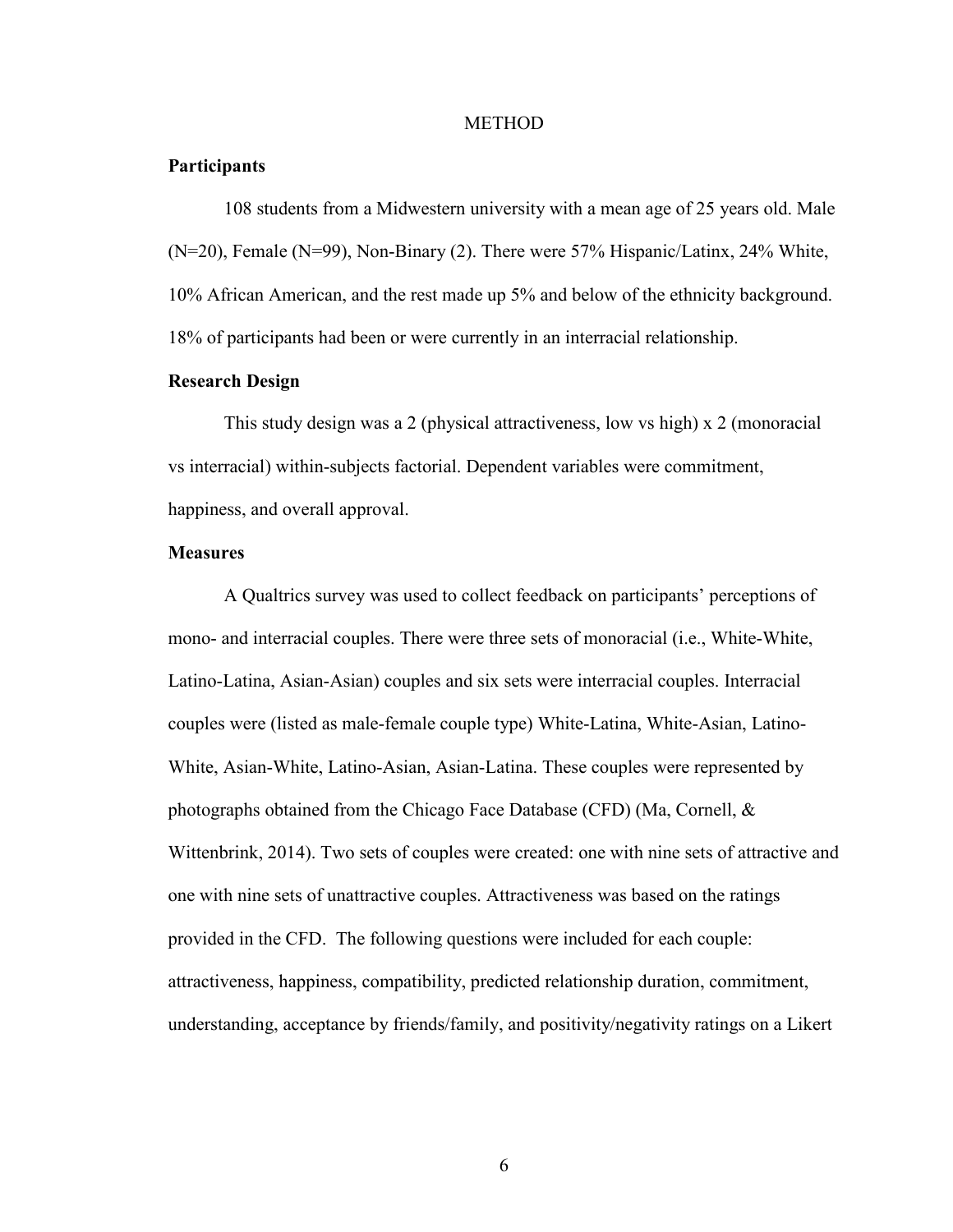Scale, followed by a set of demographic questions that included gender, age, ethnicity, inter-relationship status, etc.

#### **Procedure**

Participants were recruited using the SONA system and filled out an electronic Qualtrics survey individually. A consent form was given before the survey that they signed in order to participate. Compensation was given in the form of extra credit (SONA points) for classes. Participants viewed pictures of 18 different couples varying in physical attractiveness and ethnic composition. All participants were assigned to evaluate attractive and unattractive monoracial and interracial couples.

#### RESULTS

#### *Happiness Variable*

A 2 x 2 within-subjects ANOVA performed on the dependent measure of happiness yielded a significant main effect of couple type,  $F(1, 116) = 35.55$ ,  $p < .001$ , such that monoracial couples  $(M = 5.46, SD = 1.32)$  were rated significantly higher on perceived happiness than interracial couples  $(M = 5.09, SD = 1.37)$ . A significant main effect was also found for attractiveness,  $F(1, 116) = 87$ ,  $p < .001$ , such that attractive couples ( $M = 5.73$ ,  $SD = 1.95$ ) were perceived to be happier than unattractive couples (M)  $= 4.81$ , *SD* = 1.46). The interaction between attractiveness and couple type was marginally significant,  $F(1, 116) = 3.61$ ,  $p < .060$  with attractive monoracial couples (*M* = 5.85,  $SD = 1.23$ ) rated the highest on happiness and unattractive interracial couples ( $M =$ 4.56, *SD* = 1.50) rated the lowest. Mean differences in scores are shown in Figure 1. A Tukey post hoc analysis on happiness yielded significant comparisons among couple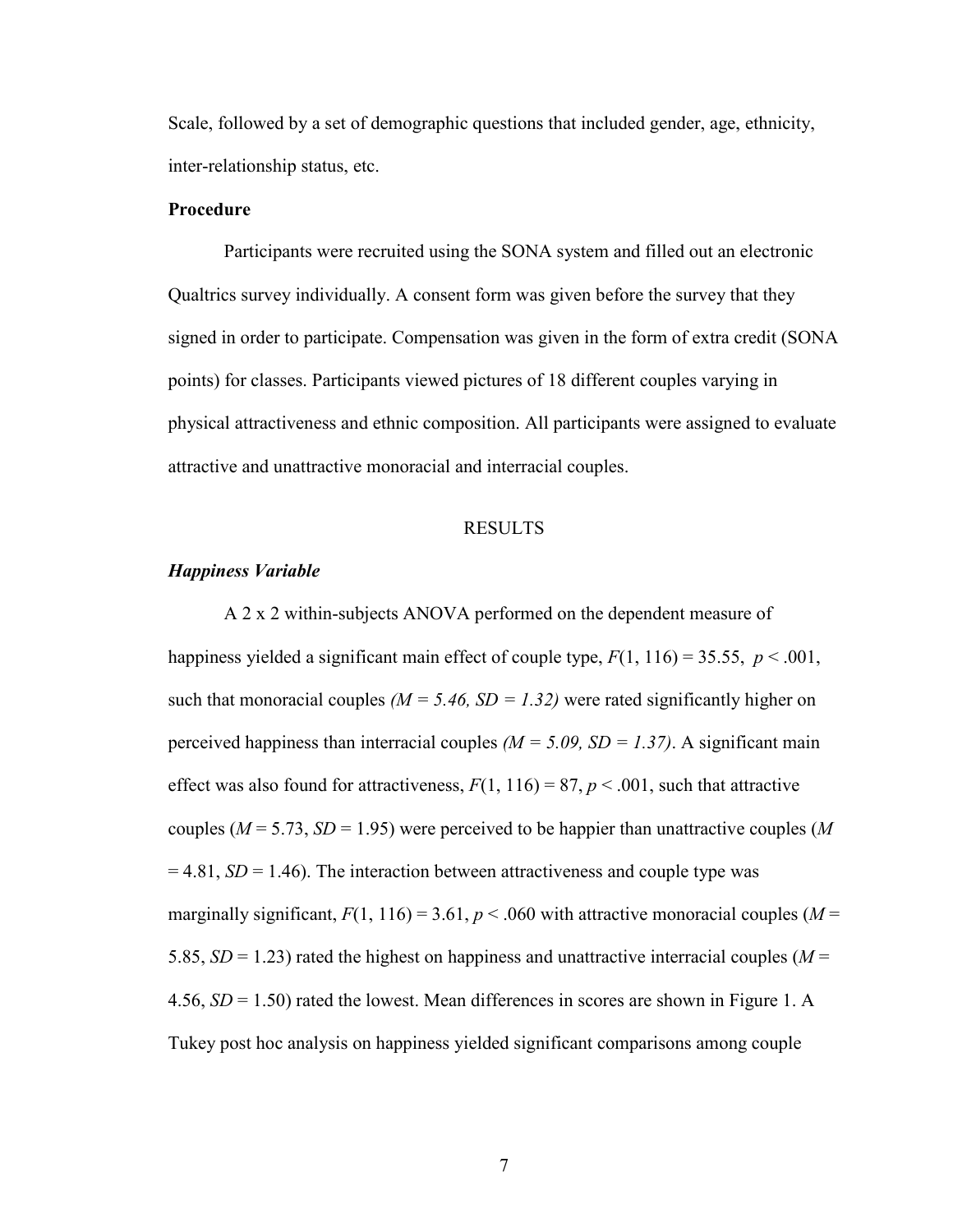types and attractiveness where all comparisons are significantly different, except for that between attractive monoracial and attractive interracial couples.

#### *Commitment Variable*

A 2 x 2 within-subjects ANOVA performed on the measure of commitment yielded a significant main effect by couple type,  $F(1, 113) = 31.51$ ,  $p < .001$ , such that monoracial couples ( $M = 5.71$ ,  $SD = 1.37$ ) were rated significantly higher on perceived commitment than interracial couples ( $M = 5.33$ , SD = 1.38). A significant main effect was also found for attractiveness,  $F(1, 113) = 38.27$ ,  $p < .001$ , such that attractive couples (*M*  $= 5.83, SD = 1.31$ ) were perceived to be more committed than unattractive couples ( $M =$ 5.22,  $SD = 1.44$ ). The interaction between attractiveness and couple type was marginally significant,  $F(1, 113) = 4.53$ ,  $p < .0035$  with attractive monoracial couples ( $M = 5.93$ , SD  $= 1.31$ ) rated the highest on commitment and unattractive interracial couples ( $M = 4.94$ ,  $SD = 1.45$ ) rated the lowest. Mean differences in scores are shown in Figure 2. A Tukey post hoc analysis on commitment yielded significant comparisons among couple types and attractiveness where all comparisons are significantly different, except for those between unattractive monoracial and attractive interracial couples, as well as attractive monoracial and attractive interracial couples.

#### *Approval Variable*

Finally, a 2 x 2 within-subjects ANOVA was used to analyze the dependent measure of approval, a significant main effect was found for couple type,  $F(1, 118) =$ 76.1,  $p < .001$ , such that monoracial couples ( $M = 6.04$ ,  $SD = 1.46$ ) received significantly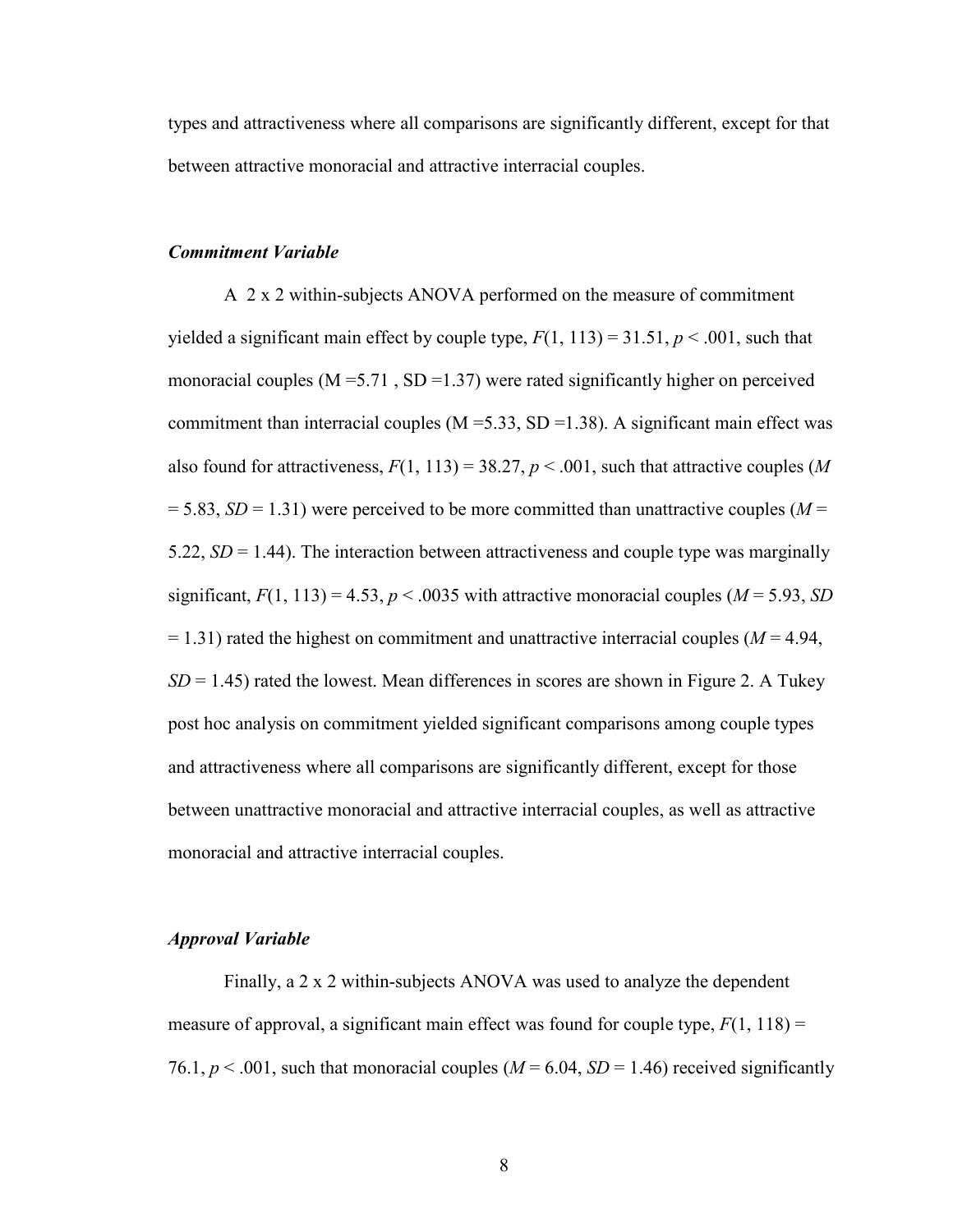higher levels of approval than interracial couples ( $M = 5.36$ ,  $SD = 1.40$ ). A significant main effect was also found for attractiveness,  $F(1, 118) = 70.1$ ,  $p < .001$ , such that attractive couples  $(M = 6.12, SD = 1.37)$  received more approval than unattractive couples ( $M = 5.28$ ,  $SD = 1.48$ ). The interaction between attractiveness and couple type was significant,  $F(1, 118) = 13.4$ ,  $p < .001$  with attractive monoracial couples ( $M = 6.34$ ,  $SD = 1.39$ ) rated the highest on approval and unattractive interracial couples ( $M = 4.82$ ,  $SD = 1.44$ ) rated the lowest. Mean differences in scores are shown in Figure 3. A Tukey post hoc analysis on approval yielded significant comparisons among couple types and attractiveness where all comparisons are significantly different, except for that between unattractive monoracial and attractive interracial couples.

#### **DISCUSSION**

Results suggest that attractiveness bias does hold significant influence over people's approval and perception of interracial couple happiness and commitment. Our first hypothesis was supported in that monoracial couples would be more approved overall than interracial couples. The second hypothesis is supported in that attractive couples received higher overall approved than unattractive couples. Findings also support that people perceived the interracial attractive couples to be happier and more committed than interracial unattractive couples. Interestingly, attractive interracial couples were perceived to be as happy as attractive monoracial couples and significantly happier than unattractive couples of all types.

We know from previous research that attractiveness tends to lead to more benefits and favorable circumstances than for unattractive individuals, therefore, the results can be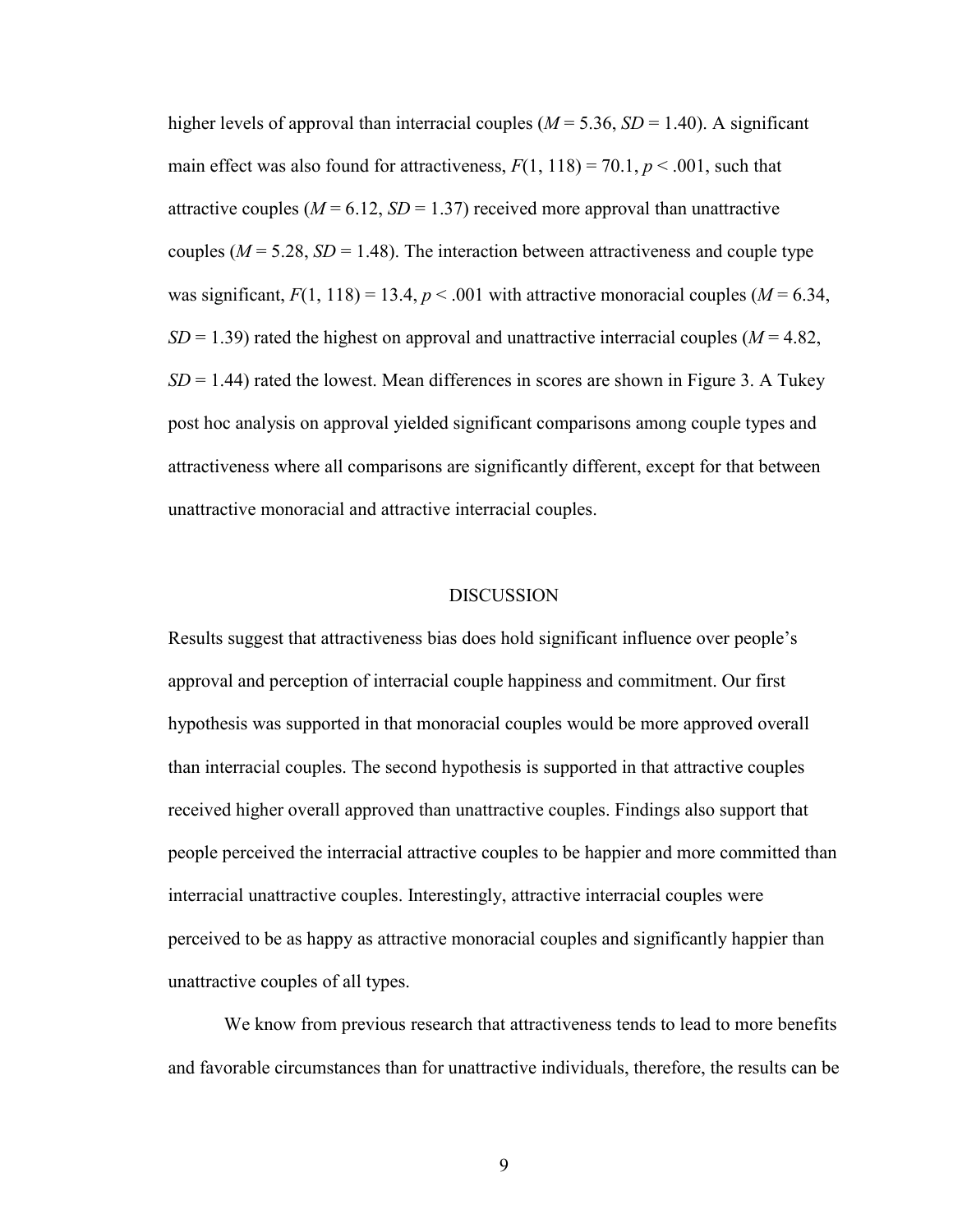suggested to confirm that participants rated attractive individuals more favorable, simply because they were attractive. We know there is bias against interracial couples and our data demonstrate the impact of physical attractiveness on many measures. In terms of attractiveness, research (e.g., Wu et al., 2014) suggests that interrater daters perceive their partner as more attractive than monoracial daters which indicates that being with someone who is a different race leads to increase perceptions of attractiveness because of the thrilling notion of the "forbidden fruit". Despite the trend in increasing interracial relations, the results suggest that there still seems to be a trend that monoracial couples will receive more approval and perceived commitment and happiness than interracial couples overall. This only changes slightly, if the interracial couples were attractive, which seems to have boosted their ratings to be level with monoracial couples in ratings of happiness.

Given that our sample was ethnically diverse with a high percentage of minorities, we see that that does not equate to a more approving view of interracial relationships. Reviewing past literature with majority of studies being on White individuals and couples, it is almost always conclusive that that population continues to have disapproving views on interracial relationships. However, we see that that does not change in an ethnically diverse population, which is also astounding considering the couples shown were of minority races who may resemble the same race of the participants (Latinx and Asian couples). Looking at another statistic, 18% of the participants had been or are currently in an interracial relationship themselves. It is interesting to see that despite those who were part of that population, we still see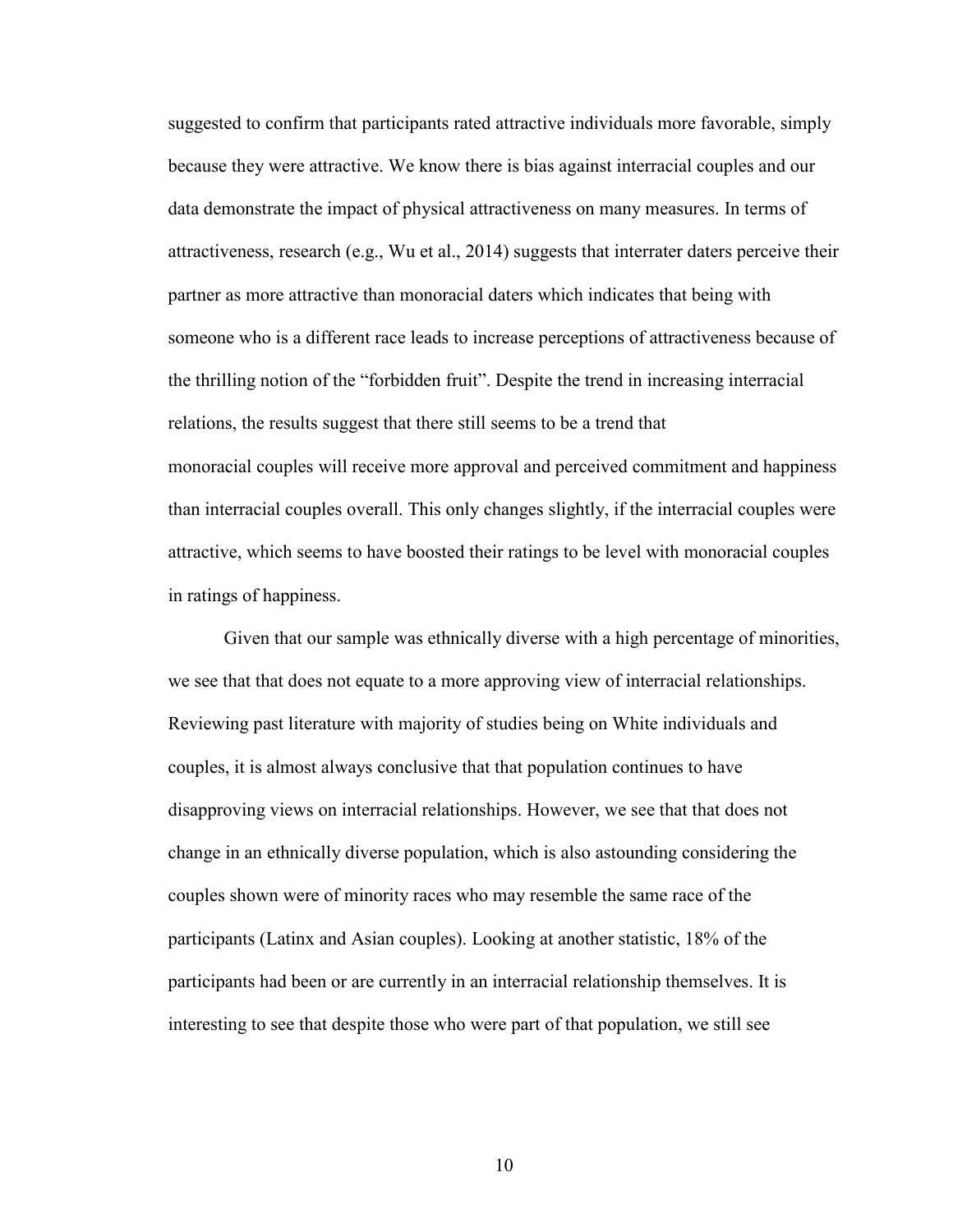significant findings in disapproving, less happy and less committed individuals who were in interracial relationships.

The implications of the results of this study could shed light on the internalized stigma individuals have towards interracial relationships and one of the mediating factors that might affect it. This study contributes to the growing literature of the attractive bias phenomenon and expands our knowledge of interracial relationships beyond Black-White relationships. For future studies there could be finer-grained analysis of the different types of interracial couples on these dependent measures. E.g., minority-minority compared to white-minority couples, control group of average looking couples.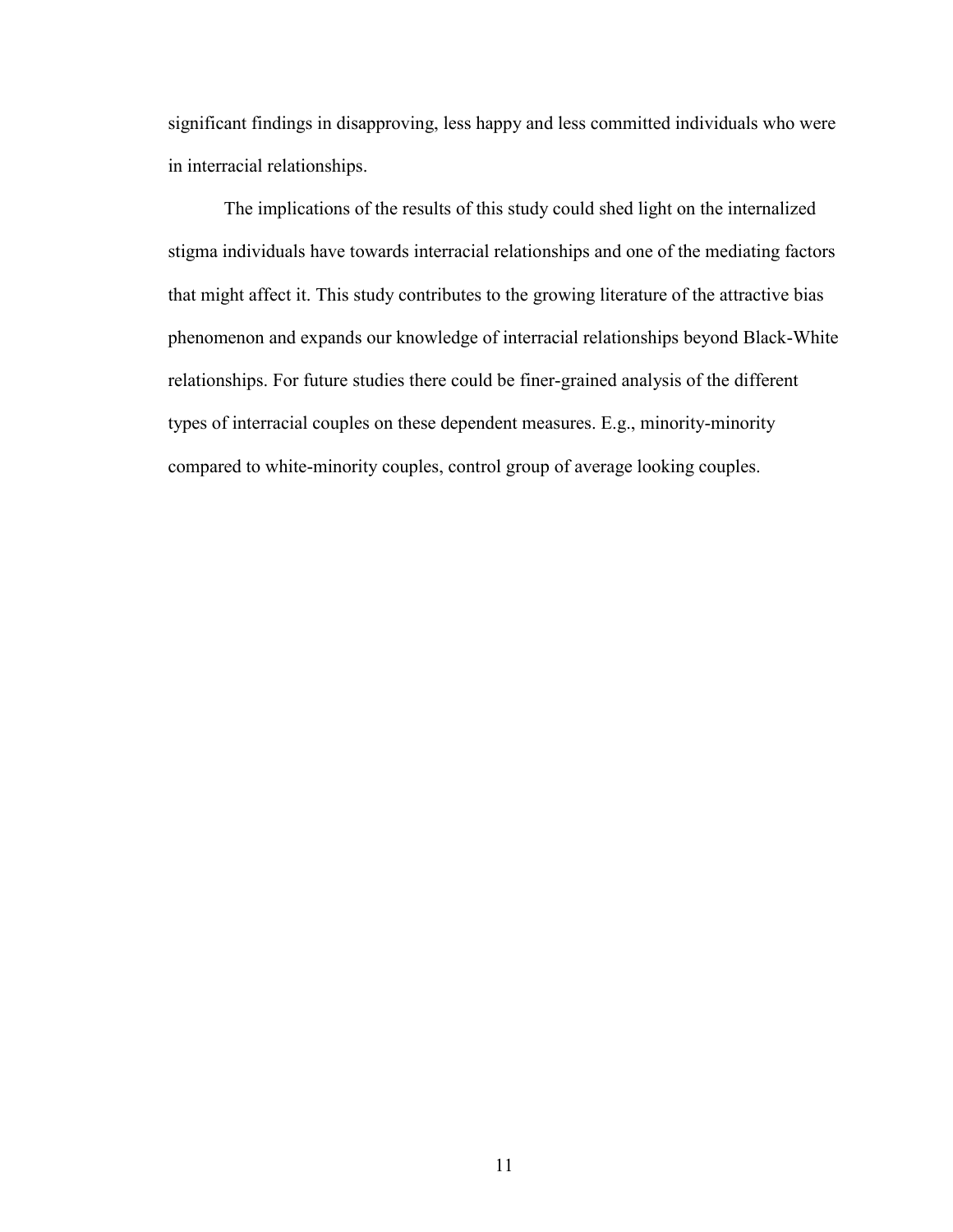#### REFERENCES

- Agthe, M., Spörrle, M., & Maner, J. K. (2011). Does being attractive always help? Positive and negative effects of attractiveness on social decision making. Personality and Social Psychology Bulletin, 37(8), 1042–1054. https://doi.org/10.1177/0146167211410355
- Bonam, C. M., & Shih, M. (2009). Exploring multiracial individuals' comfort with intimate interracial relationships. *Journal of Social Issues*, *65*(1), 87–103. https://doi.org/10.1111/j.1540-4560.2008.01589.x
- Cunningham, M. R., Roberts, A. R., Barbee, A. P., Druen, P. B., & Wu, C.-H. (1995). "Their ideas of beauty are, on the whole, the same as ours": Consistency and variability in the cross-cultural perception of female physical attractiveness. *Journal of Personality and Social Psychology*, *68*(2), 261–279.<https://doi.org/10.1037/0022-3514.68.2.261>
- Eagly, A. H., Ashmore, R. D., Makhijani, M. G., & Longo, L. C. (1991). What is beautiful is good, but . . .: A meta-analytic review of research on the physical attractiveness stereotype. *Psychological Bulletin*, *110*(1), 109–128. https://doi.org/10.1037/0033-2909.110.1.109
- Finkel, E. (2017, September 19). *How self-expression replaced love as the most important part of a marriage*. The Cut. Retrieved February 24, 2022, from [https://www.thecut.com/2017/09/eli-finkel-marriage-book-love-self](https://www.thecut.com/2017/09/eli-finkel-marriage-book-love-self-)expression.html#:~:text=The%20rise%20of%20the%20self,ways%20for%20spouses%20t o%20interact.&text=Whereas%2020%20to%2030%20percent,percent%20did%20in%20th e%201970s.
- Garcia, A. L., Riggio, H. R., Palavinelu, S., & Culpepper, L. L. (2012). Latinos' perceptions of interethnic couples. *Hispanic Journal of Behavioral Sciences*, *34*(2), 349–362.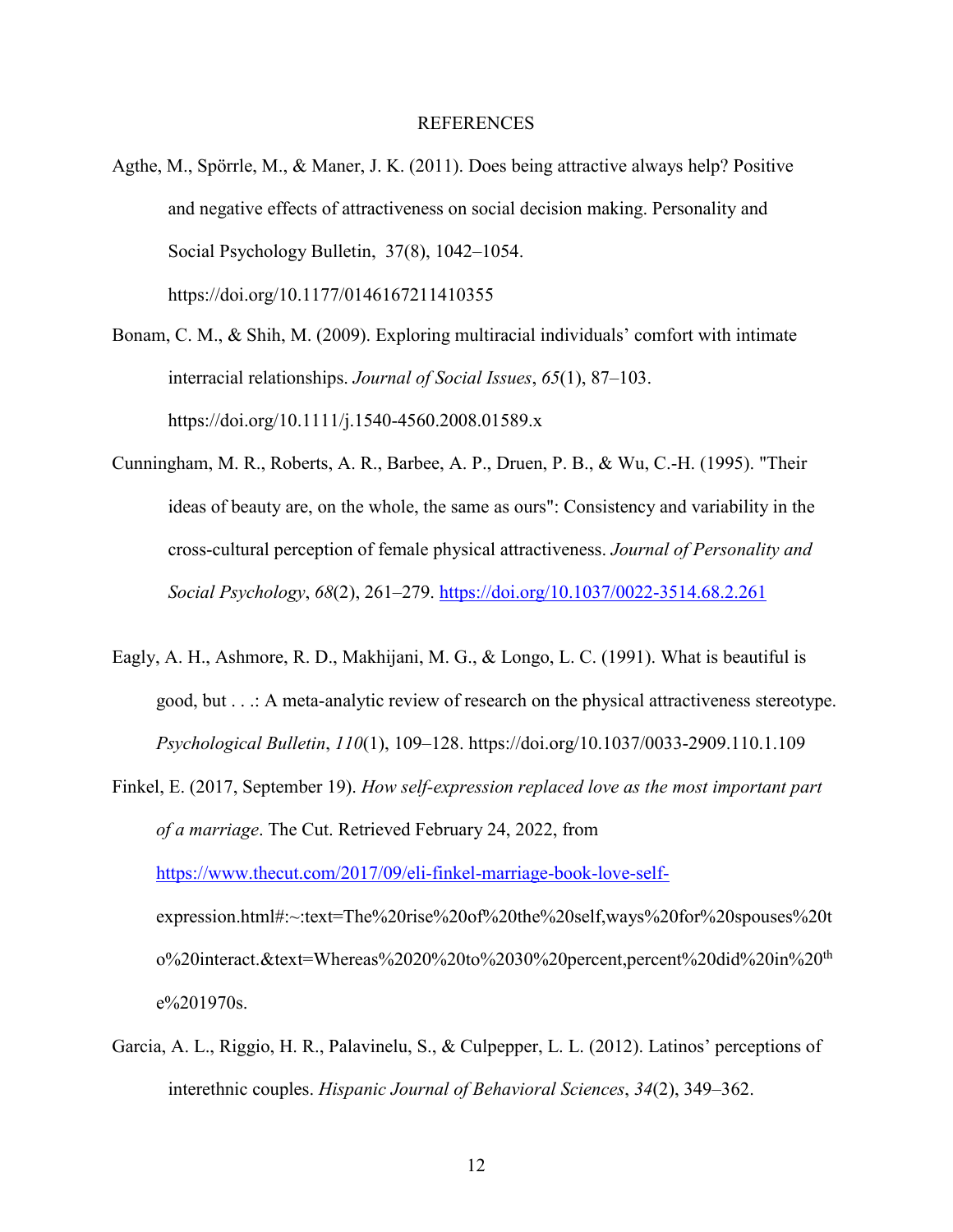https://doi.org/10.1177/0739986311435974

- Griffin, A. M., & Langlois, J. H. (2006). Stereotype directionality and attractiveness stereotyping: Is beauty good or is ugly bad? *Social cognition*, *24*(2), 187–206. <https://doi.org/10.1521/soco.2006.24.2.187>
- Herman, M. R., & Campbell, M. E. (2012). I wouldn't, but you can: Attitudes toward interracial relationships. *Social Science Research*, *41*(2), 343–358. https://doi.org/10.1016/j.ssresearch.2011.11.007
- Langlois, J. H., & Roggman, L. A. (1990). Attractive faces are only average. *Psychological Science*, *1*(2), 115–121. https://doi.org/10.1111/j.1467-9280.1990.tb00079.x
- Lemay, E. P., Clark, M. S., & Greenberg, A. (2010). What is beautiful is good because what is beautiful is desired: Physical attractiveness stereotyping as projection of interpersonal goals. *Personality and Social Psychology Bulletin*, *36*(3), 339–353. <https://doi.org/10.1177/0146167209359700>
- Liu, Y., Lin, W., Xu, P., Zhang, D. and Luo, Y. (2015), Neural basis of disgust perception in racial prejudice. Hum. Brain Mapp., 36: 5275-5286. <https://doi.org/10.1002/hbm.23010>
- Livingston, G., & Brown, A. (2020, May 30). *1. trends and patterns in intermarriage*. Pew Research Center's Social & Demographic Trends Project. Retrieved November 3, 2021, from [https://www.pewresearch.org/social-trends/2017/05/18/1-trends-and-patterns-in](https://www.pewresearch.org/social-trends/2017/05/18/1-trends-and-patterns-in-intermar)[intermarr](https://www.pewresearch.org/social-trends/2017/05/18/1-trends-and-patterns-in-intermar)iage/.
- Shenhav, S., Campos, B., & Goldberg, W. A. (2016). Dating out is intercultural. *Journal of Social and Personal Relationships*, *34*(3), 397–422.

https://doi.org/10.1177/0265407516640387

Skinner, A. L., & Hudac, C. M. (2017). "Yuck, you disgust me!" affective bias against interracial couples. *Journal of Experimental Social Psychology*, *68*, 68–77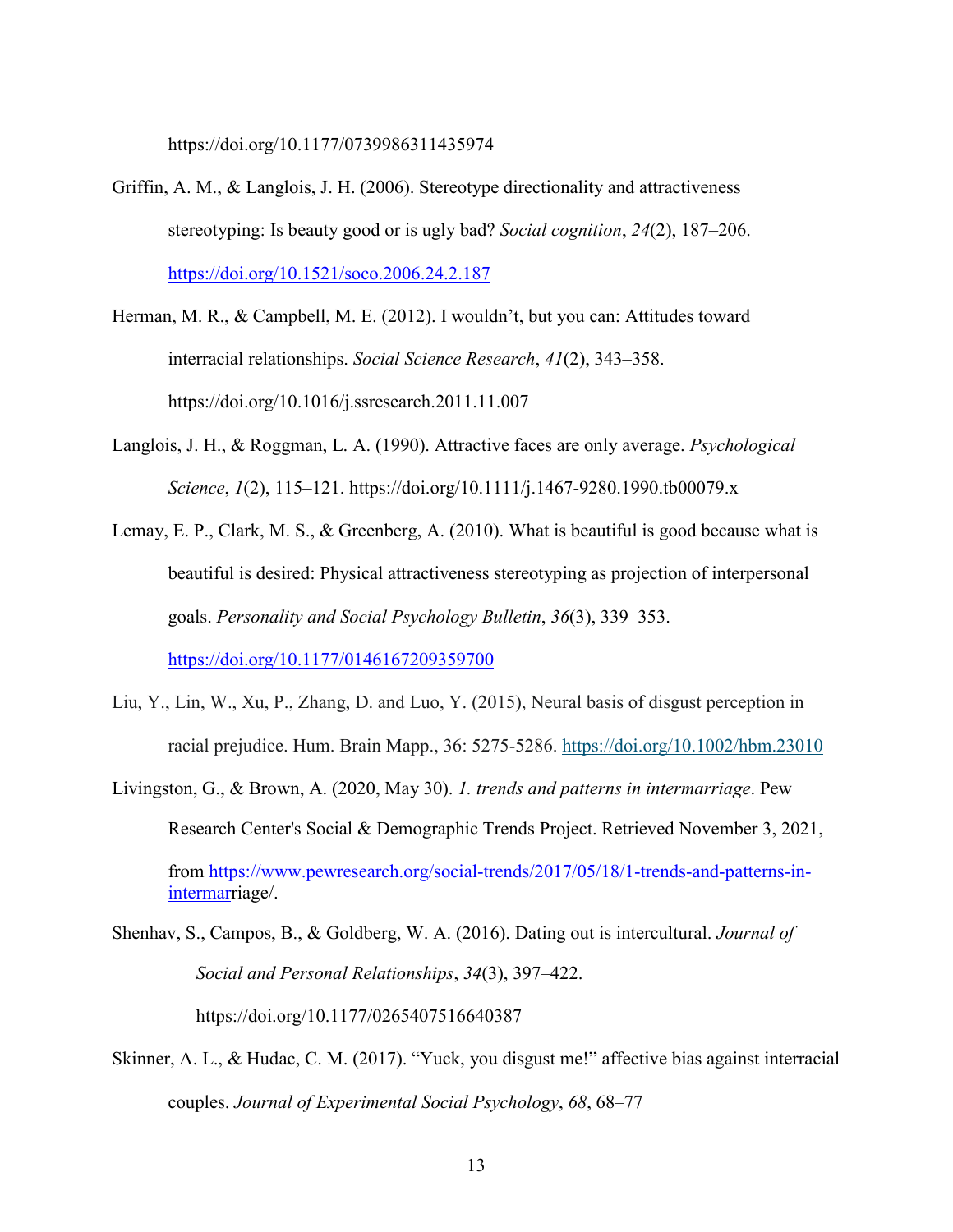https://doi.org/10.1016/j.jesp.2016.05.008

- Watts, R. E., & Henriksen, R. C. (1999). Perceptions of a white female in an interracial marriage *The Family Journal*, *7*(1), 68–70.<https://doi.org/10.1177/1066480799071012>
- Wu, K., Chen, C., & Greenberger, E. (2015). The sweetness of forbidden fruit: Interracial daters are more attractive than intra-racial daters. Journal of Social and Personal Relationships, 32(5), 650–666.<https://doi.org/10.1177/0265407514541074>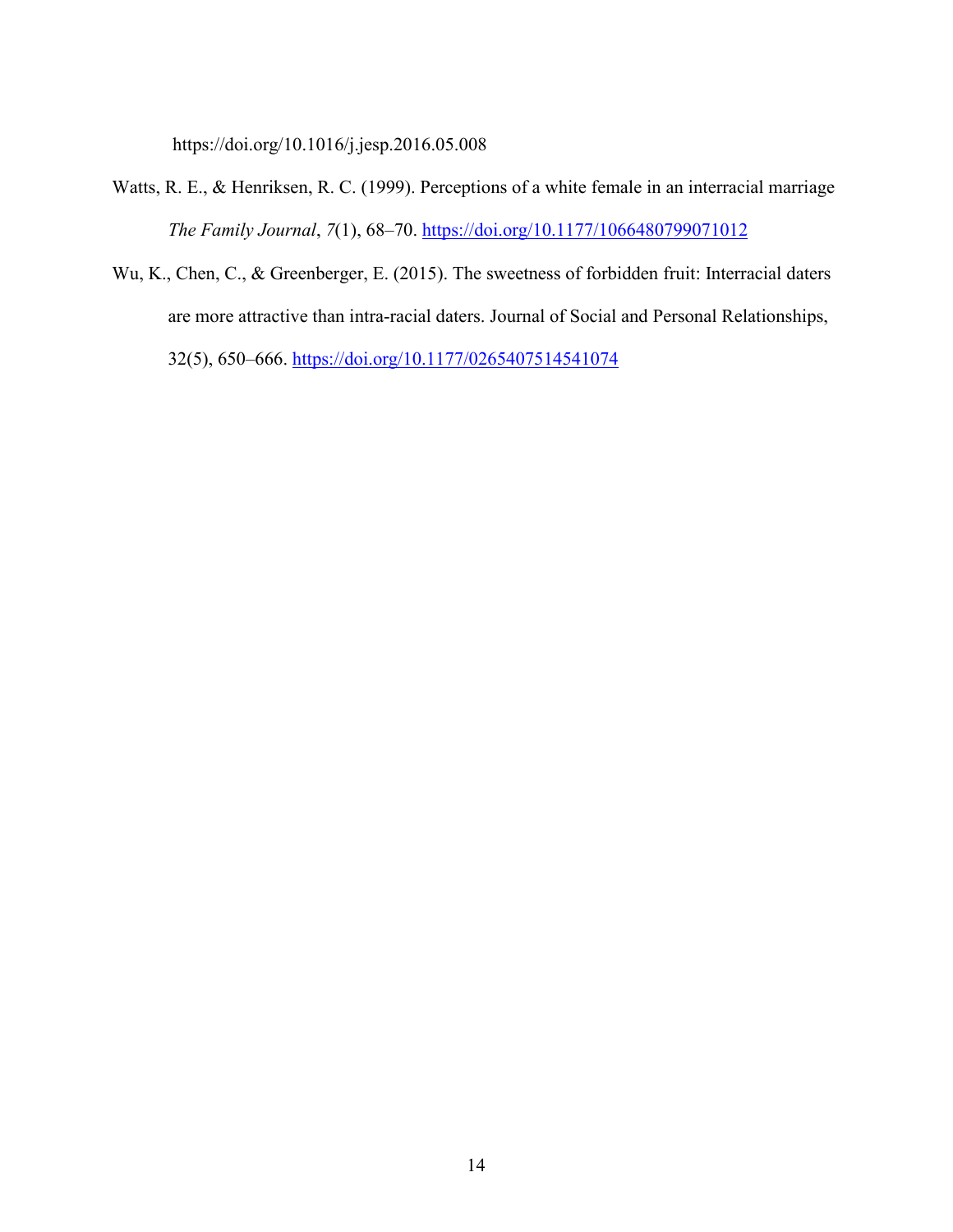## Figure 1

*Interaction of Happiness Scores*



### Attractiveness \* Couple Type

 $\left[5\right]$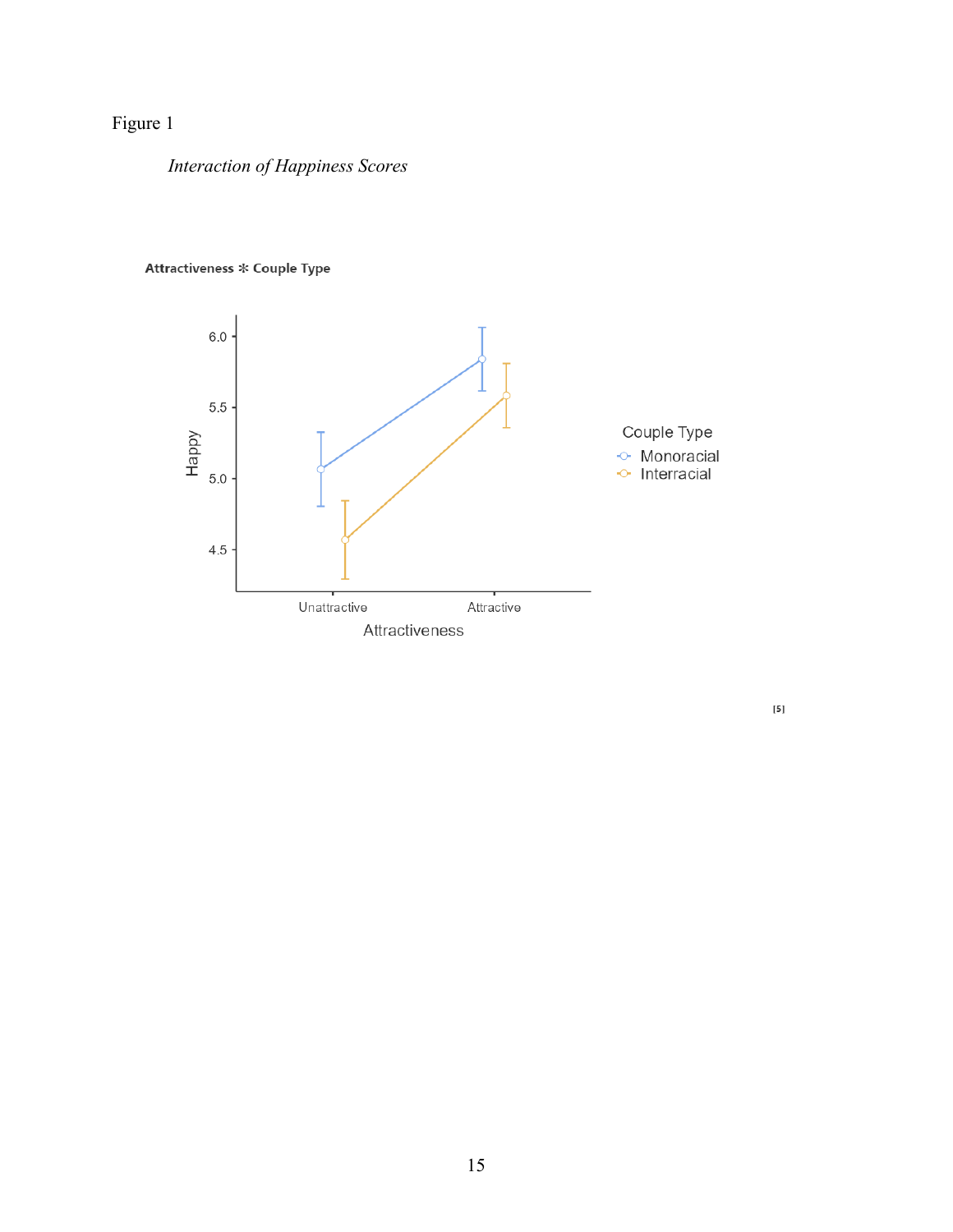## Figure 2

*Interaction of Commitment Scores*

### Couple Type \* Attractiveness